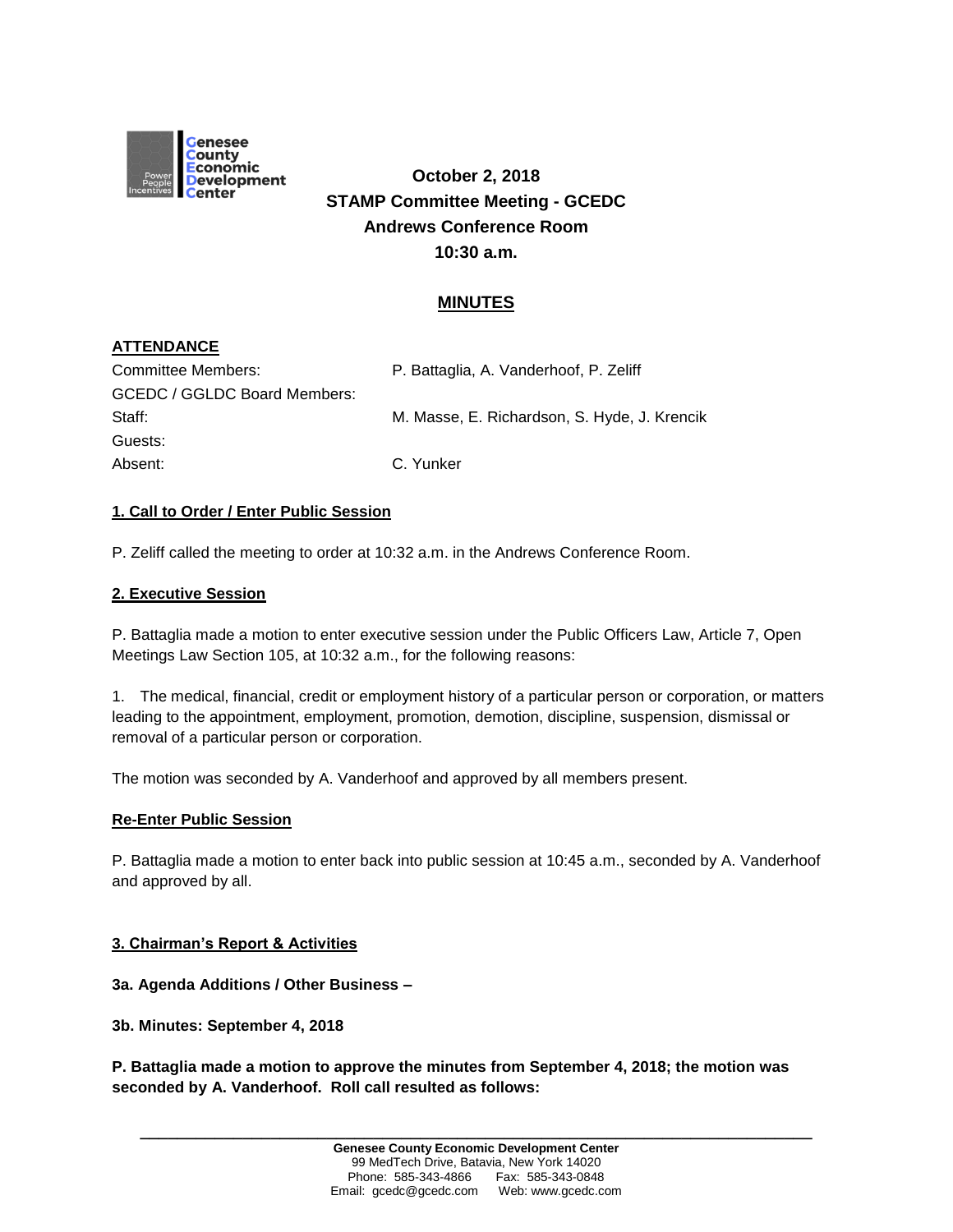P. Zeliff - Yes P. Battaglia - Yes C. Yunker - Absent A. Vanderhoof- Yes **The item was approved as presented.**

## **4. Discussions / Official Recommendations to the Board:**

**4a. \$33M STAMP Grant Draw Review YTD** – M. Masse reminded the Committee that the imprest account has been set up and on January 12, 2018 Empire State Development (ESD) deposited \$15.1M into the account. The first 6 Grant Utilization Request Forms (GURF) have been submitted and authorization has been received to release those funds. The requests have taken approx. 10 days to receive approval. GURF #7 was submitted and is awaiting approval.

**4b**. **Construction Update** – M. Masse shared that the sign has been installed at the entrance of the STAMP site. The phase I water project is substantially complete, and the Phase II is expected to be substantially complete by the end of October. Bids were opened for the demolition of the remaining houses. National Grid is almost done relocating the poles and lines for the Route 63/77 widening.

**4c. Recommendation for Award of Demolition of Structures Contract** - The GCEDC ran an advertisement requesting bids for the demolition of 6 houses and 1 barn, along with asbestos remediation on five of the structures. A total of seven companies requested copies of the bid documents, and a total of two bids were received, and publicly opened on September 14, 2018 at the GCEDC offices. The bids were as follows:

- **1.** \$322,250.00 Dan's Hauling & Demo, Inc.
- **2.** \$354,895.00 Caysea Contracting Corp.

After reviewing the bids for completeness, Clark Patterson Lee recommends that the Board pass a resolution "Accepting all Base Bids received from Dan's Hauling & Demo, for a total amount of \$322,250.00 and awarding the contract to them."

P. Zeliff requested that M. Masse check with CPL to ensure that Caysea did not include the air monitoring in their base bid. The difference in the two contracts is suspiciously similar to the air monitoring contract we will be voting on next.

This contract is to be covered under the \$33M ESD Grant.

**A. Vanderhoof made a motion to recommend accepting all base bids received from Dan's Hauling & Demo, for a total amount of \$322,250.00 and awarding the contract to them for demolition of structures at the STAMP site, reserving the right to accept the other bid if a second review of the bids shows air monitoring included; the motion was seconded by P. Battaglia. Roll call resulted as follows:**

P. Zeliff - Yes P. Battaglia - Yes C. Yunker - Absent

**\_\_\_\_\_\_\_\_\_\_\_\_\_\_\_\_\_\_\_\_\_\_\_\_\_\_\_\_\_\_\_\_\_\_\_\_\_\_\_\_\_\_\_\_\_\_\_\_\_\_\_\_\_\_\_\_\_\_\_\_\_\_\_\_\_\_\_\_\_\_\_\_**